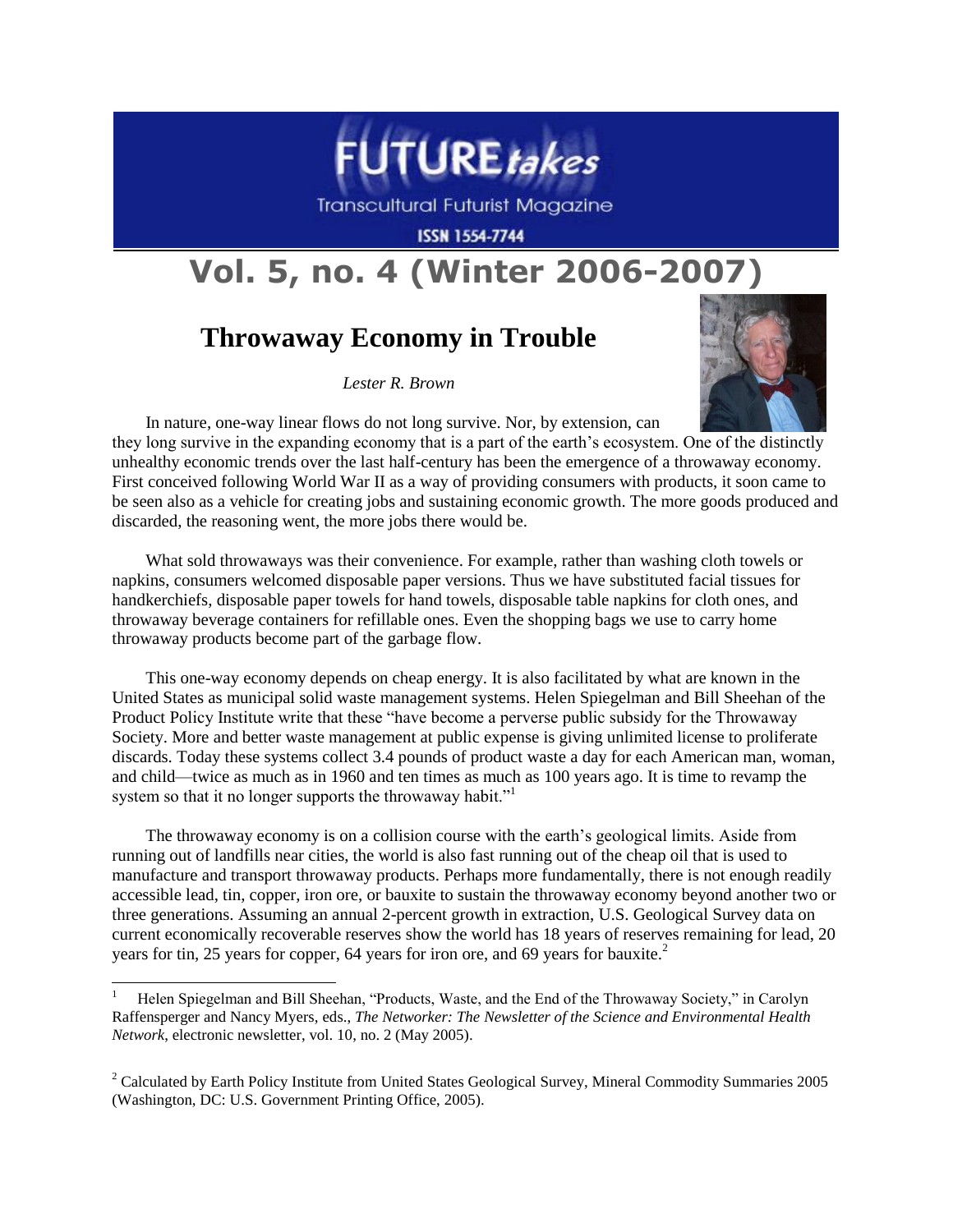The cost of hauling garbage from cities is rising as nearby landfills fill up and the price of oil climbs. One of the first major cities to exhaust its locally available landfills was New York. When the Fresh Kills landfill, the local destination for New York's garbage, was permanently closed in March 2001, the city found itself hauling garbage to landfill sites in New Jersey, Pennsylvania, and even Virginia—with some of the sites being 300 miles away.

Given the 12,000 tons of garbage produced each day in New York and assuming a load of 20 tons of garbage for each of the tractor-trailers used for the long-distance hauling, some 600 rigs are needed to move garbage from New York City daily. These tractor-trailers form a convoy nearly nine miles long impeding traffic, polluting the air, and raising carbon emissions. This daily convoy led Deputy Mayor Joseph J. Lhota, who supervised the Fresh Kills shutdown, to observe that getting rid of the city's trash is now "like a military-style operation on a daily basis."

Fiscally strapped local communities in other states are willing to take New York's garbage—if they are paid enough. Some see it as an economic bonanza. State governments, however, are saddled with increased road maintenance costs, traffic congestion, increased air pollution, noise, potential water pollution from landfill leakage, and complaints from nearby communities.

Virginia Governor Jim Gilmore wrote to Mayor Rudy Giuliani in 2001 complaining about the use of Virginia as a dumping ground. "I understand the problem New York faces," he noted, "but the home state of Washington, Jefferson and Madison has no intention of becoming New York's dumping ground."

Garbage travails are not limited to New York City. Toronto, Canada's largest city, closed its last remaining landfill on December 31, 2002, and now ships all its 1.1-million-ton-per-year garbage to Wayne County, Michigan. Ironically, the state of New Jersey, the recipient of some of New York's waste, is now itself shipping up to 1,000 tons of demolition debris 600 miles—also to Wayne County in Michigan.

The throwaway economy that has been evolving over the last half-century is an aberration, now itself headed for the junk heap of history. The challenge is to redesign the materials economy so that it is compatible with nature – specifically to replace the throwaway economy with a reduce-reuse-recycle economy. Perhaps the focus should be less on what to do with the garbage and more on how to avoid producing it in the first place.

*Lester R. Brown, described as "one of the world's most influential thinkers" by the* Washington Post*, is Founder and President of Earth Policy Institute <www.earthpolicy.org>, a non-profit environmental research organization based in Washington, D.C., which he founded in May 2001. Some 30 years ago, he pioneered the concept of environmentally sustainable development. One of the world's most widely published authors, his books have appeared in some 40 languages. His most recent book is entitled* Plan B 2.0: Rescuing a Planet Under Stress and a Civilization in Trouble*.* 

## *POINTS FOR THE CLASSROOM (send comments to forum@futuretakes.org):*

l

- *As the throwaway economy becomes progressively less sustainable, how will that impact consumer habits and convenience, especially in a fast-paced society such as the US?*
- *Is a true steady-state economy possible, and if so, will it emerge? Why or why not?*